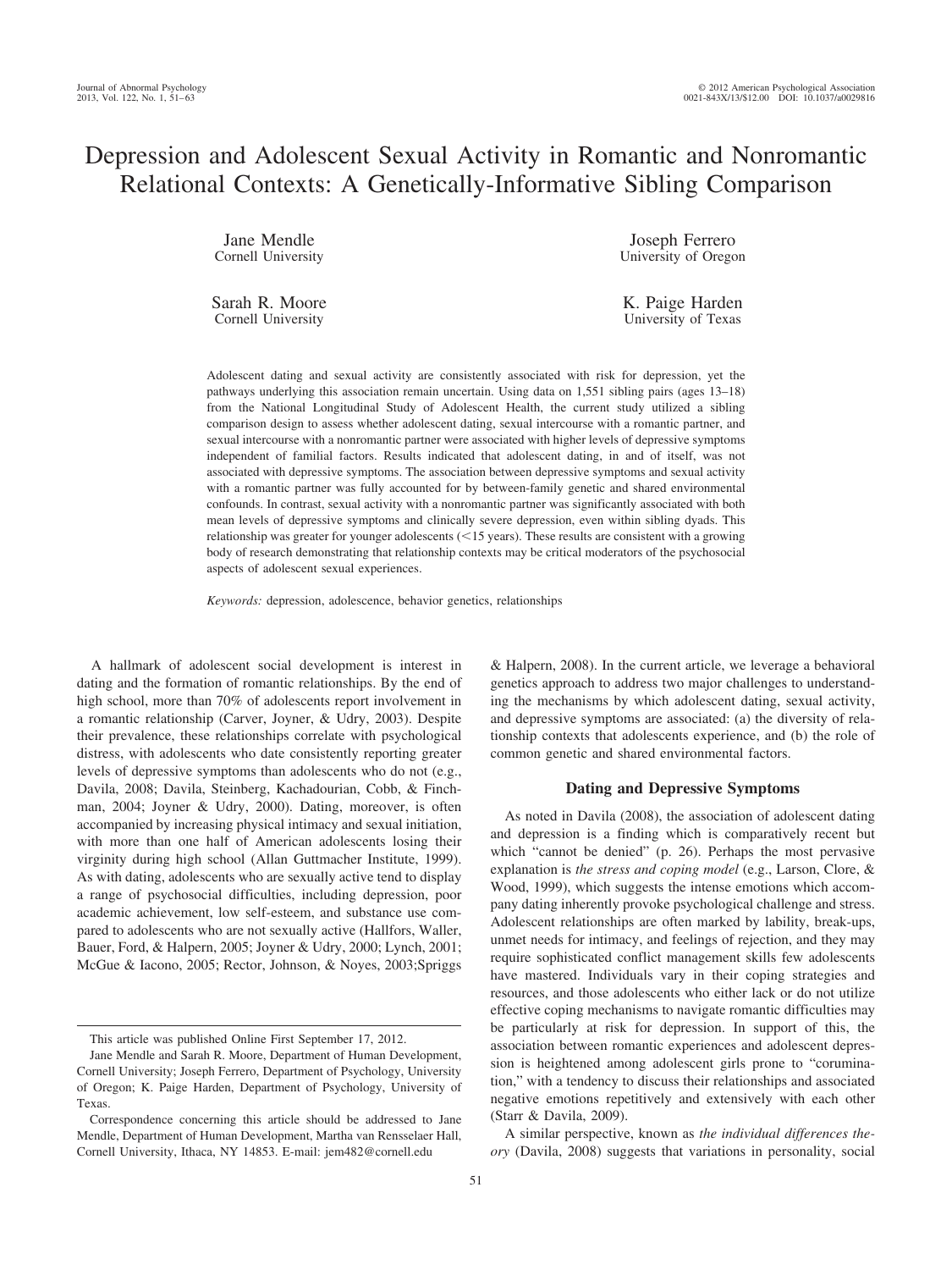history, and interpersonal style account for relations between dating and depression. Levels of neuroticism, social competence, rejection sensitivity, and attachment style, for example, differ across individuals and may contribute to likelihood of engagement in a relationship, the way relationship events may be perceived, and the extent to which a relationship may emerge as depressogenic. Indeed, the association of dating with depressive symptoms seems strongest among adolescents whose relationships are characterized by insecure—and particularly preoccupied—styles of attachment [\(Davila et al., 2004\)](#page-10-2), suggesting that vulnerability to dating-related dysphoria is related to interpersonal variability and comfort within relationships.

Lastly, *the attention impairment theory*, proposes an indirect effect of adolescent dating on depression [\(Davila, 2008;](#page-10-1) [Joyner &](#page-11-0) [Udry, 2000\)](#page-11-0). Dating is a time-consuming activity which shifts the focus and attention of adolescents away from domains such as school, family, and friendships. The resulting decrements in these important areas of life may precipitate depression [\(Joyner & Udry,](#page-11-0) [2000\)](#page-11-0), particularly when coupled with the tumultuous nature of adolescent relationships. Teenagers may be left with reduced social support and unanticipated academic difficulties when a relationship ends, or they may alternatively find their loyalties to a romantic partner strained by problems integrating that person into their existing social world. Consistent with this, poor school performance and family dysfunction have been shown to mediate associations of adolescent dating with depressive symptoms [\(Joyner & Udry, 2000\)](#page-11-0).

# **Sexual Activity and Depressive Symptoms**

One of the distinguishing aspects of different adolescent relationships is the presence and nature of sexual activity. Adolescents vary in their engagement and interest in sexual behaviors, but nearly 65% of adolescents initiate sex over the course of a romantic relationship [\(Grello, Welsh, Harper, & Dickson, 2003\)](#page-11-5). Alternatively, adolescents may also be sexually involved with people who are not established romantic partners, such as acquaintances, friends, and former romantic partners [\(Manning, Giordano, &](#page-11-6) [Longmore, 2006\)](#page-11-6). In these situations— colloquially termed "hooking up" or "friends with benefits"—there are no clear expectations of emotional intimacy, exclusivity, or commitment [\(Manning,](#page-11-7) [Longmore, & Giordano, 2005\)](#page-11-7).

Approximately one third of sexually active teenagers engage in both romantic and nonromantic intercourse during adolescence [\(Manning et al., 2005\)](#page-11-7). Within the scientific community, some scholars conceptualize adolescent sexual intercourse a "problem behavior" (e.g., [Guilamo-Ramos, Jaccard, Dittus, Gonzales, &](#page-11-8) [Bouros, 2008;](#page-11-8) [Jessor & Jessor, 1977;](#page-11-9) [McGue & Iacono, 2005\)](#page-11-3), and others suggest it is an integral and normative part of development, enabling adolescents to feel pleasure and connectedness in relation to others [\(Fine, 1988;](#page-11-10) [Tolman & McClelland, 2011;](#page-12-3) [Vrangalova &](#page-12-4) [Savin-Williams, 2011\)](#page-12-4). As is the case with dating, there are clear epidemiological associations between engagement in sexual activity and symptoms of depression (e.g., [Hallfors et al., 2005;](#page-11-1) [Spriggs](#page-12-1) [& Halpern, 2008\)](#page-12-1). Yet understanding whether dating and sexual activity represent distinct risks for depression is somewhat complicated, in part because researchers have not distinguished between sexually active and nonsexually active dating relationships. One salient differentiation is that sexually active relationships confer risks for pregnancy and/or sexually transmitted infections (STIs), and such risks may be exacerbated in nonromantic sexual relationships.

Importantly, the direction of effect between dating/sexual activity and depression is not established, and bidirectional effects are plausible. Adolescents with high levels of dysphoria or stressful life experiences may seek out sexual or romantic partners, as a way of acquiring support or regulating negative emotions [\(Davila et al.,](#page-10-4) [2009\)](#page-10-4). Depressed teenagers may additionally be more likely to acquiesce to sexual propositions— even if such activity may not be desired— either to avoid awkward or painful conversations [\(Her](#page-11-11)[shenberg & Davila, 2010\)](#page-11-11) or because they are symptomatically apathetic. In fact, adolescents who have intercourse with nonromantic partners present with elevated levels of depression even prior to their first sexual experience [\(Grello et al., 2003;](#page-11-5) [Monahan](#page-11-12) [& Lee, 2008;](#page-11-12) [Welsh, Grello, & Harper, 2003\)](#page-12-5). More severe levels of depressive symptoms, moreover, have been shown to predict engagement in sexual risk-taking prospectively [\(Lehrer, Shrier,](#page-11-13) [Gortmaker, & Buka, 2006\)](#page-11-13).

A small, but growing, body of research suggests that hooking up may actually be a critical moderator of the association between adolescent sexual behavior and depression. Higher numbers of sexual partners correlate with severity of depressive symptoms [\(Kosunen, Kaltiala-Heino, Rimpela, & Liappala, 2003;](#page-11-14) [Lehrer et](#page-11-13) [al., 2006\)](#page-11-13); conversely, adolescents are less likely to report negative emotions associated with sexual activity if that activity occurred in a relationship marked by good communication [\(Donald, Lucke,](#page-10-5) [Dunne, & Raphael, 1995\)](#page-10-5) and a minimum of 4 months of stable duration [\(Shulman, Walsh, Weisman, & Shelyer, 2009\)](#page-12-6). Similar results have been found for educational achievement, substance use, and delinquency; sexual activity that occurs in the context of nonromantic relationships predicts higher rates of delinquency, substance use, and poorer grades, but no such associations are found when sexual activity occurs within a romantic partnership [\(McCarthy & Casey, 2008;](#page-11-15) [McCarthy & Grodsky, 2011\)](#page-11-16). Both gender and age may additionally be relevant when considering nonrelationship sexual activity. Within the National Longitudinal Study of Adolescent Health (Add Health, the data employed in the present study), two separate sets of findings suggest the relation between nonromantic sexual activity and depressive symptomatology is strongest for younger girls [\(Monahan & Lee, 2008\)](#page-11-12). However, older adolescents, boys, and/or those involved in stable relationships do not necessarily exhibit comparable decrements in mood [\(Meier, 2007\)](#page-11-17). As worry about pregnancy may be particularly prominent if girls are in an unstable sexual relationship, these circumstances might explain why gender could moderate hooking up with adolescent depression.

Lastly, nonromantic and romantic sexual experiences differ in critical ways besides the dichotomous nature of the relationship with the sexual partner. Adolescents are less likely to use condoms or any contraception method with nonromantic partners compared to romantic partners (Ford, Sohn, & Lepkowski, 2001; [Manning,](#page-11-7) [Longmore, & Giordano, 2005\)](#page-11-7). Moreover, more than half of nonromantic sexual experiences among college students are preceded by alcohol or drug use [\(Grello, Welsh, & Harper, 2006\)](#page-11-18). The health consequences of unprotected sex (or anxiety regarding potential health consequences), as well as the substance use coincident with nonromantic sex, may contribute to the association between nonromantic sex and depression.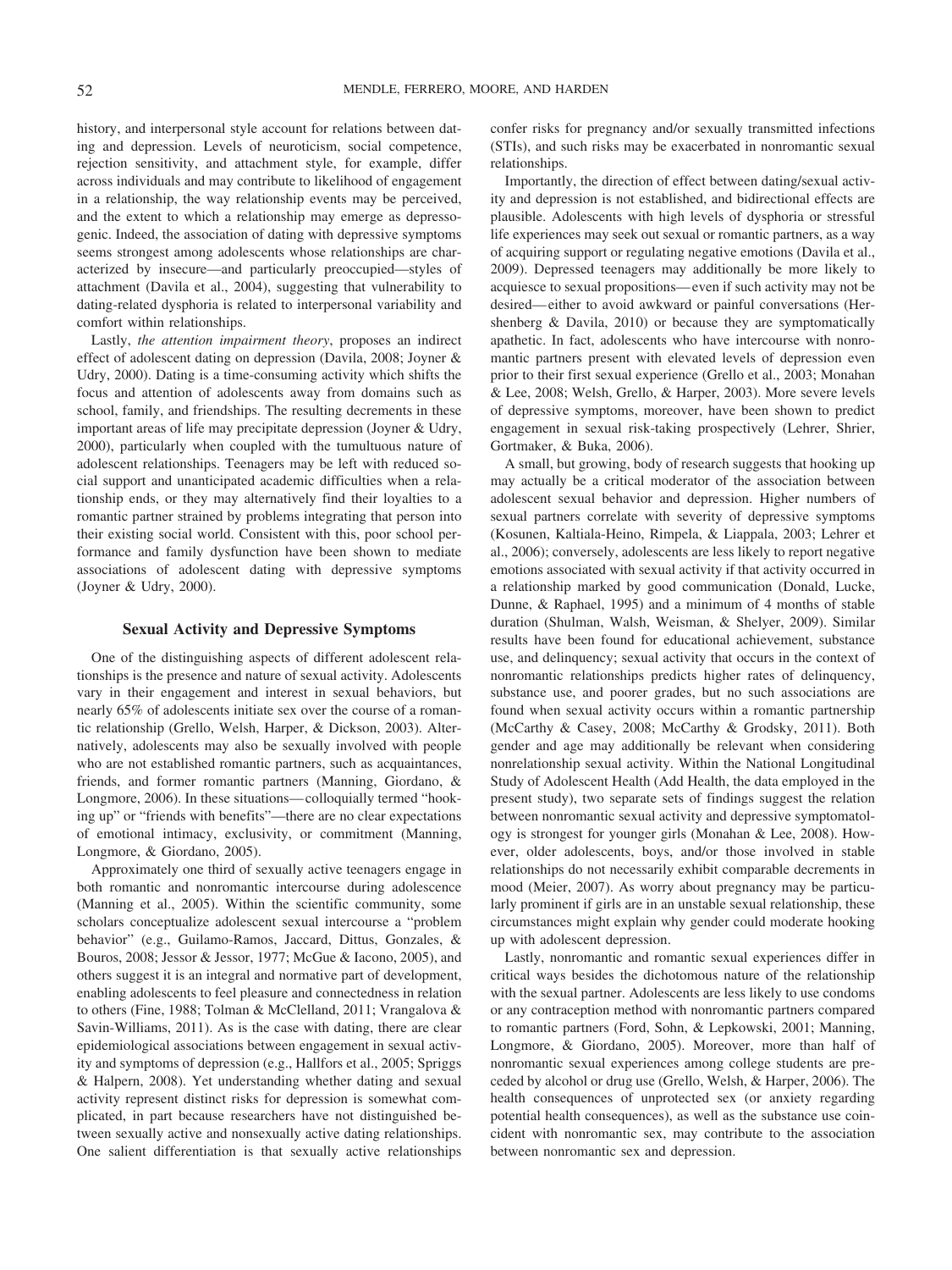# **Why Behavior Genetics?**

The present article leverages a behavior genetics design to investigate associations of adolescent dating, sexual activity, and depression. The utility of this methodology hinges on two primary points: (a) general questions of causal inference, and (b) established genetic influences for both sexual behavior and depression. First, understanding the causal relations between predictors and outcomes has proved an ongoing conundrum for the field of developmental psychopathology, in large part due to the impossibility of random assignment to risk factors and the large number of potential confounding variables. Because assumptions of causal processes between risks and outcomes contribute to decisions regarding public policy and intervention targets, a primary concern is that such assumptions are accurate. Behavior genetics offers a method to model and evaluate whether observed associations are due to causal influences versus selection processes that would presumably still be operating even if the putative predictor were changed. This application of behavior genetics methodology to resolve etiological questions—rather than the more traditional partitioning of variance into genetic and environmental components— has been termed the "new look of behavior genetics" (Moffitt, 2005) and hailed as "a substantial advantage over crosssectional correlational studies" and "a set of strategies that warrants much greater use" [\(Rutter, 2007, p. 391\)](#page-12-7).

There are multiple permutations for using behavior genetics to evaluate causality, including the basic twin model (e.g., [Johnson,](#page-11-19) [Turkheimer, Gottesman, & Bouchard, 2009\)](#page-11-19), children-of-twins design [\(D'Onofrio et al., 2003\)](#page-10-6), the recently developed motherdaughter-aunt-niece design [\(Rodgers, Bard, Johnson, D'Onofrio,](#page-12-8) [& Miller, 2008\)](#page-12-8), and the sibling comparison design (e.g., [Lahey &](#page-11-20) [D'Onofrio, 2010\)](#page-11-20) employed in the current study. All of these designs share a core logic: By comparing children who differ in a particular risk or circumstance but who share genes *and* the environmental background factors shared by family members, we can test whether an established association between two variables is attributable to selection factors that differ between families. In the case of the present study, the risks of interest are engagement in dating and sexual activity and the outcome is depression, but such designs have been applied to a broad range of predictors and outcomes. Although it might seem counterintuitive to use genetic relatedness as a means to understand the potentially causal effects of environmental experiences, a key issue is that of *geneenvironment correlation*, or the extent to which genetically influenced traits predict an individual's likelihood of encountering a particular environmental circumstance. In the case of dating and depression, for example, traits such as social anxiety or timing of pubertal onset may influence an individual's likelihood of becoming involved in a dating relationship (with high social anxiety decreasing the likelihood and earlier pubertal timing increasing the likelihood). Both of these traits, disparate as they are, are correlated with depression during adolescence and strongly heritable (e.g., [Mendle, Turkheimer, & Emery, 2007;](#page-11-21) [Mustanski, Viken,](#page-11-22) [Kaprio, Pulkkinen, & Rose, 2004;](#page-11-22) [Stein, Jang, & Livesley, 2002\)](#page-12-9). Studies which do not account for the possibility that a correlational association may be attributable to shared genes for both risk and outcome will obtain results which mask the "true" mechanism. More simply, without genetic controls, genes may be a "third variable" confound.

Adolescent depression is certainly influenced by genes. Twin studies yield higher concordance for depressive symptoms within monozygotic twins than dizygotic twins [\(Neale & Mayes, 1996\)](#page-11-23), while molecular studies implicate polymorphisms in serotonergic genes in depression, particularly in response to stressful events [\(Caspi et al., 2003;](#page-10-7) [Eley et al., 2004;](#page-11-24) [Karg, Burmeister, Shedden,](#page-11-25) [& Sen, 2011\)](#page-11-25). In addition, although developmentalists tend to emphasize the environmental aspects of romantic behavior, adolescent sexuality is also genetically influenced, with heritability estimates for age of first intercourse ranging from 37% to 72% [\(Bricker et al., 2006;](#page-10-8) [Dunne et al., 1997;](#page-10-9) [Martin, Eaves, & Ey](#page-11-26)[senck, 1997;](#page-11-26) [Mustanski, Viken, Kaprio, Winter, & Rose, 2007;](#page-11-27) [Rodgers et al., 2008\)](#page-12-8). Interestingly, a few studies have implicated the short (*s*) allele of the serotonin transporter gene (5-HTTLPR; more commonly linked with vulnerability to depression) in sexual behavior, number of partners, and sexual desire (e.g., [Hamer,](#page-11-28) [2002;](#page-11-28) [Kogan et al., 2010\)](#page-11-29).

In our previous work, we have found that many associations between dating, sexual behavior, and risk for psychopathology *disappear*—*or even switch direction*— once we account for common genetic influences in a genetically informed design [\(Harden,](#page-11-30) [Mendle, Hill, Turkheimer, & Emery, 2008\)](#page-11-30). Of particular interest for the current article is the finding that, when comparing siblings discordant for age at first sexual intercourse, an earlier age of sexual initiation was associated with *reduced* delinquency in early adulthood [\(Harden et al., 2008\)](#page-11-30). Follow-up analyses suggested that this effect was evident only for teenagers who had sex in a romantic relationship; nonromantic sexual activity was associated with higher levels of delinquency, even after comparing within sibling pairs [\(Harden & Mendle, 2011\)](#page-11-31). Such findings raise questions for the established wisdom regarding the origins and pathogenic effects of early sexual behavior. These questions are not purely academic, but also hold clinical, economic, and policy relevance.

# **Goals of the Current Study**

In the current study, we employ a sibling comparison design to investigate the association between depressive symptoms and dating; sexual activity within a romantic relationship and sexual activity which occurs outside of a romantic relationship (from here on, referred to as *relationship context*). Analyses targeted four main research questions. First, do mean levels of depressive symptoms vary as a function of relationship context? Second, does this association also hold at clinically severe levels of depression? Third, does the association between relationship context and depressive symptoms persist after controlling for genetic and shared environmental familial confounds? If so, then fourth: Can we ascertain whether this association is attributable to genetic or to environmental mechanisms?

# **Method**

# **Participants**

Data are drawn from the National Longitudinal Study of Adolescent Health (Add Health; [Udry, 2003\)](#page-12-10), a nationally representative study designed to evaluate adolescent health and risk behaviors. The Add Health Study targeted a stratified random sample of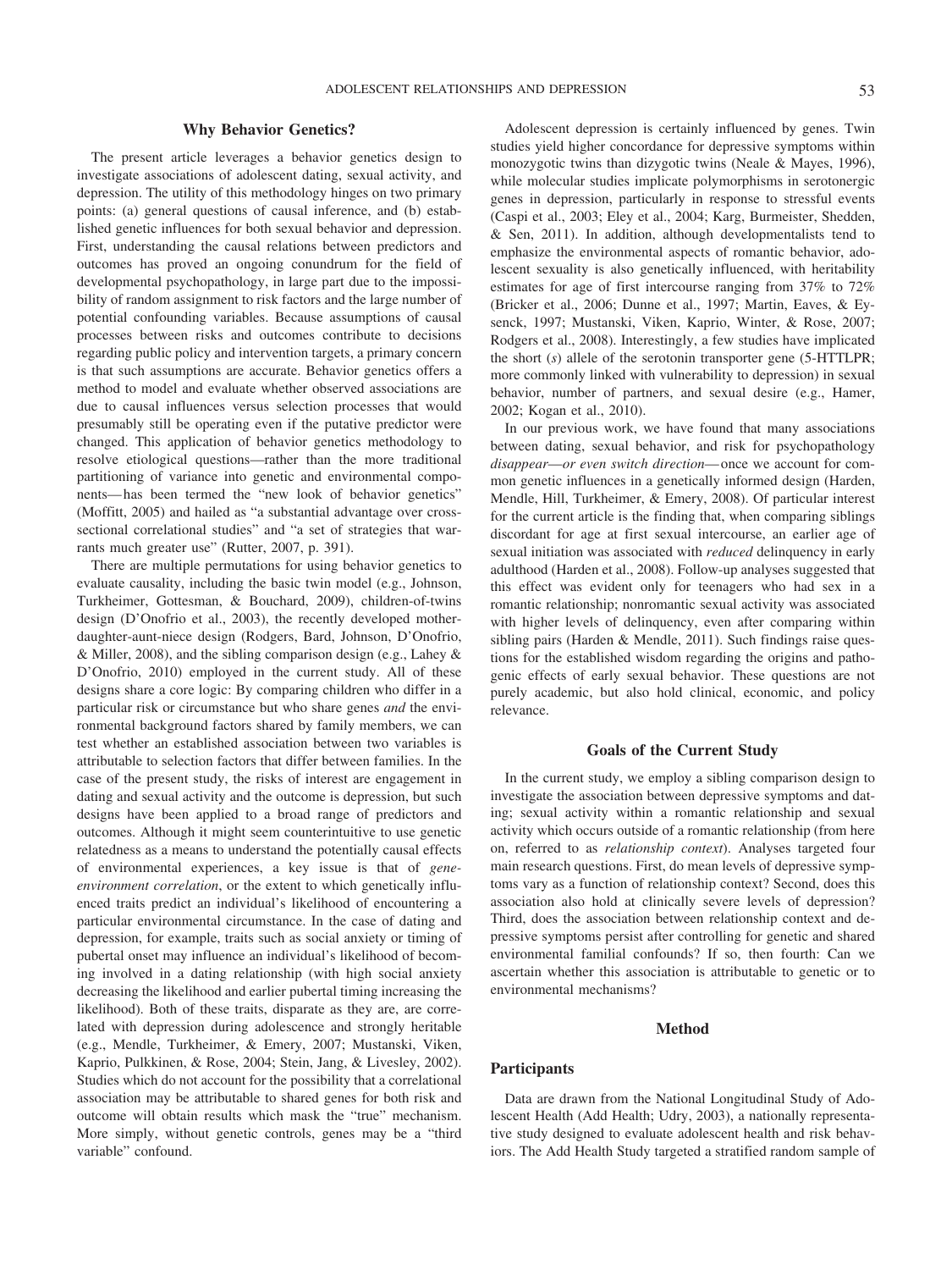U.S. high schools, 79% of which agreed to participate in the study  $(N = 134$  schools). Of the participating schools, 96% allowed students ( $N = 90,118$ ) to complete a confidential in-school survey during the 1994 –1995 academic year. The rosters of participating schools were used to randomly select a subsample of 20,745 participants who completed a follow-up, 90-min in-home interview between April and December 1995 (Wave I interview; 10,480 female; 10,264 male). Participants in the full Add Health sample ranged in age from 11 to 21 at Wave I  $(M = 16$  years,  $25th-75th$  percentile =  $14-17$  years). Three additional waves of data collection were conducted; given the broad age range and focus of the current study, analyses in the current study were restricted to adolescents between 13 and 18 years old at Wave I.

The focus of the current analyses is a subsample of 1,551 sibling pairs: 233 MZ twin pairs, 208 DZ twin pairs, 651 full sibling (FS) pairs, 201 half sibling (HS) pairs, 87 Cousin (CO) pairs raised as siblings, and 171 nonbiologically related (NR) pairs (e.g., stepsiblings, adopted siblings). During the in-school interview, adolescents were asked whether they currently lived with another adolescent in the same household. The information was used to oversample adolescent sibling pairs who resided in the same home deliberately, even if one member of the pair did not attend a high school in the original probability sample. Twin zygosity was determined by 11 molecular genetic markers and responses to four questionnaire items concerning similarity of appearance and frequency of being mistaken for one's twin [\(Harris, Halpern, Smolen,](#page-11-32) [& Haberstick, 2006\)](#page-11-32). Similar questionnaires have been utilized widely in twin research and have been repeatedly cross-validated with zygosity determinations based on DNA (e.g., [Spitz et al.,](#page-12-11) [1996\)](#page-12-11). [Jacobson and Rowe \(1999\)](#page-11-33) compared the sociodemographic composition of sibling pairs to the full Add Health sample and found negligible differences. There have been three follow-up interviews with the Add Health participants: Wave II in 1996, Wave III in August,  $2001-2002$ , and Wave IV in 2007–2008. Because the current study is most interested in associations of romantic activity with depression during adolescence, analyses were conducted only on data from the Wave 1 interviews; data from Wave IV, however, were utilized to confirm reports of sexual activity.

# **Measures**

**Depressive symptoms.** A 19-item version of the Center for Epidemiological Studies-Depression Scale (CES-D; [Radloff,](#page-11-34) [1977\)](#page-11-34) assessed level of depressive symptoms. The CESD is a self-report measure of cognitive, affective, and physiological symptoms of depression; in this sample, scores ranged from 0 to 54  $(M = 11.64, SD = 7.53)$ . Internal reliability was adequate ( $\alpha$  = .86). A score of 18 on the CESD is typically used to demarcate clinical depression [\(Radloff & Locke, 1986\)](#page-11-35); 19.5% of the sample reported a CESD score in the clinical range. Analyses were conducted using both continuous CESD scores (*depressive symptoms;* log-transformed to reduce positive skew) and a categorical variable representing whether or not the individual reported *clinicalrange depression* (CESD score  $\geq$  18).

**Dating and sexual activity.** During the Wave I in-home interview, adolescents were asked whether they had a "special romantic relationship" with anyone in the past 18 months; if the participant answered "yes" they were classified as being in a dating relationship. Furthermore, if the adolescent denied having a special romantic relationship, but reported that he or she told another person (who was not a family member) that he or she "liked or loved them" and had held hands and kissed this person, then the adolescent was also classified as being in a dating relationship.<sup>1</sup> Overall,  $62.6\%$  of the sample reported being in a dating relationship. For each dating relationship in the last 18 months (up to three relationships), adolescents reported whether they had sexual intercourse in that relationship. If an adolescent reported intercourse in any dating relationship in the last 18 months, then they were classified as Romantic Sex =  $1$  (23.4% of the sample).

Adolescents also reported at Wave I whether they had ever had a "sexual relationship" with anyone, "not counting the people you described as romantic relationships." Adolescents who reported sexual activity in the context of a nonromantic relationship were classified as Nonromantic Sex =  $1$  (23.7% of the sample). This coding scheme had the advantage of creating relationship contexts that were not mutually exclusive categories: for example, adolescents who reported sexual activity both in and out of romantic relationship were scored as Dating  $= 1$ , Romantic Sex  $= 1$ , Nonromantic Sex  $= 1$  (13.3% of the sample). Adolescents who reported that they were virgins were classified as not having sex in either romantic or nonromantic relationships [Dating  $= 1$  or 0, depending on report; Romantic Sex = 0; Nonromantic Sex = 0; 66.6% of the sample].<sup>2</sup>

Within-pair correlations for dating and sexual behaviors according to level of genetic relatedness may be found in [Table 1.](#page-4-0) On the whole, MZ twins were consistently more similar with regards to romantic and sexual behaviors than DZ twins and full sibling pairs. Most of the correlations for pair types with minimal genetic relatedness (half-siblings, cousins, and nonbiologically related siblings) were not significantly different than zero. For interested readers, a complete biometric decomposition of sexual intercourse within romantic and nonromantic relationship contexts may be found in [Harden and Mendle \(2011\).](#page-11-31)

<sup>&</sup>lt;sup>1</sup> This classification scheme is consistent with the original design of the Add Health Wave I interview and with previous analyses of the Add Health data (e.g., [Cavanagh, 2007;](#page-10-10) [Harden & Mendle, 2011;](#page-11-31) [Joyner & Udry,](#page-11-0) [2000\)](#page-11-0). Notably, [Joyner and Udry \(2000\)](#page-11-0) found that adolescents who reported a "liked" relationship did not significantly differ from adolescents who reported a "special romantic relationship" with regards to depressive symptoms. In the sibling pairs sub-sample used here, younger adolescents were more likely to report a "liked" relationship ( $p < .01$ ), but there were no gender differences in likelihood of reporting a "liked" relationship  $(p = .52)$ . More importantly, as with Joyner and Udry's findings for the full sample, adolescents in this subsample who reported being in a "liked" relationship did not report significantly different levels of depressive symptoms from adolescents in a "special romantic relationship" ( $p = .26$ ).

 $2$  To ensure that the experiences of sexual activity reported at Wave 1 were consensual, we compared adolescents' reports on this item to reports of age of first sexual intercourse and more detailed reports of prior episodes of nonconsensual intercourse obtained at Wave IV (age 24 –32). A follow-up sensitivity analysis excluded any participants who endorsed nonconsensual sex prior to the Wave I interview  $(N = 145$  participants (4.7%). Importantly, even after excluding these individuals, the pattern of significant results was unchanged for both models of depressive symptoms and of clinical-level depression. Results of sensitivity analyses may be obtained by request.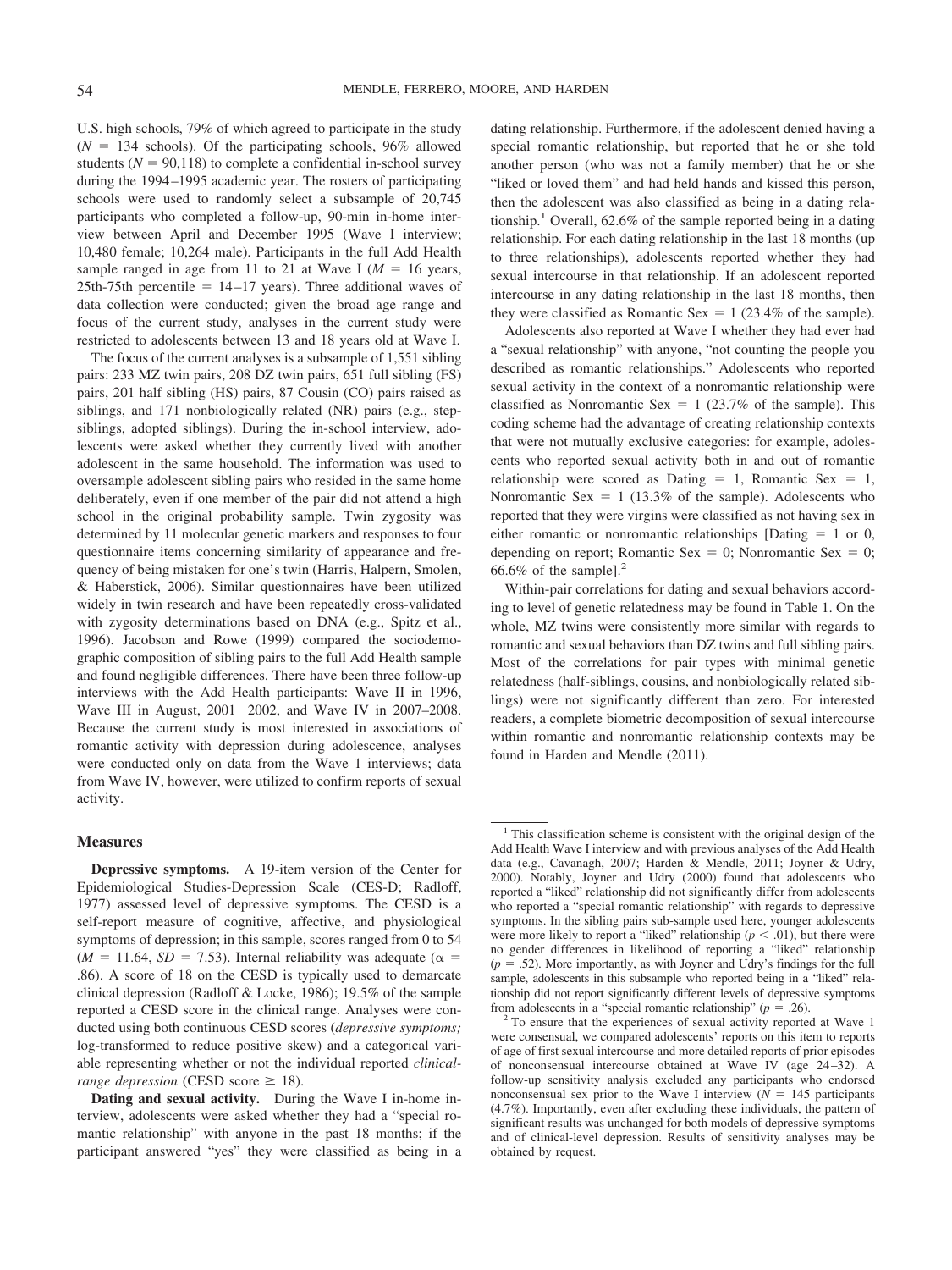<span id="page-4-0"></span>Table 1 *Sibling Pair Correlations for Dating, Romantic Sex, and Nonromantic Sex*

| Sibling pair type                | Dating | Romantic<br>sex | Nonromantic<br>sex |
|----------------------------------|--------|-----------------|--------------------|
| MZ twins                         | $.45*$ | $.61*$          | $.42*$             |
| DZ twins                         | $.31*$ | $.25*$          | $.18*$             |
| Full siblings                    | $.23*$ | $.19*$          | $.20*$             |
| Half siblings                    | .13    | .06             | $-.13$             |
| Cousins                          | $.37*$ | $-.09$          | .13                |
| Nonbiologically Related siblings | .09    | .16             | $.29*$             |

\* Significantly different than zero at  $p < .05$ .

#### **Analyses**

The present study employs a sibling comparison design. When using siblings to evaluate causality, there are two comparisons of interest: between-family and within-family. In a traditional correlational design, participants who differ in a particular risk or circumstance are compared to each other (e.g., adolescents who date to adolescents who do not date). In these studies, the participants come from a variety of different family backgrounds and, therefore, all associations of interest are inherently *between-family*. Thus, the design does not account for genetic differences among participants in the sample, as mentioned above. It is also worth noting that the design is further limited in its ability to account for many major environmental differences which may exist among participants raised in different families. Most previous research has dealt with the problem of selection factors using a combination of longitudinal designs and exhaustive statistical covariates (e.g., income, parental education, family structure, parental monitoring, and so on). However, it is simply impossible to control for all potentially relevant covariates, as it depends on which variables are available in the data; whether or not a given researcher includes the relevant variables in a model; and how well those variables represent the constructs they are measuring.

The sibling comparison is a *within-family* comparison and, therefore, inherently takes into account differences in environmental and genetic third-variables which may vary among participants who grow up in different families. In other words, to the extent that siblings are genetically similar, comparing siblings to each other automatically controls for genetic differences between families, as well as environmental factors shared by siblings, such as family income or parental monitoring—without having to specify such factors explicitly in a model [\(Dick, Johnson, Viken, & Rose, 2000;](#page-10-11) [Lahey & D'Onofrio, 2010\)](#page-11-20). If the magnitude of the within-family effect is attenuated compared to the between-family effect, this suggests that genetic and/or shared environmental factors in the same family account for the behavioral differences. These factors may include the sort of potentially heritable interpersonal qualities (e.g., neuroticism) highlighted by the individual differences model. Alternatively, if the effect is not attenuated, findings support an environmental mechanism for depressive symptoms being influenced by adolescent dating and sexual experiences (consistent, for example, with the precipitating mechanisms posited in the *attention impairment* model).

Although this logic broadly describes the underlying principles of all sibling comparison designs, there is one important moderating factor: the genetic relatedness of the siblings. Siblings who are more genetically similar to each other are assumed to be more similar to each other in terms of psychosocial outcomes, such as dating or age of first sexual intercourse, than siblings who are less genetically similar. This principle is most often employed in comparisons of twins reared together in the same household: when monozygotic twins (who share 100% of their genetic code) are more similar with regard to a particular outcome than dizygotic twins (who share 50% of their genetic code), the greater *phenotypic* similarity of MZ pairs relative to DZ pairs is assumed to be attributable to genetic variance. However, although most commonly used with twins, the sibling comparison can be applied to nontwin sibling dyads of any differing levels of genetic relatedness, as long as siblings who are more genetically similar to each other are compared to siblings who are less genetically similar.

In the present study, we conducted a series of models which estimate both between- and within-family effects. As a preliminary step, we estimated the basic phenotypic associations between dating, sexual activity with a romantic and nonromantic partner, and depressive symptoms. These associations are comparable to the effects obtained in traditional epidemiological studies. Participants were divided into groups based on dating and sexual history, and mean CESD scores and frequencies of clinical-range depression were calculated. Because this analysis does not take into account the nesting of siblings within families, it should be considered entirely descriptive: What is the "raw" difference in depressive symptoms between adolescents who date and/or have sex, versus those who do not?

Second, we constructed pair-level averages for each of the three romantic behaviors (dating, sexual activity with a romantic partner, sexual activity with a nonromantic partner) by averaging the siblings' scores in each pair, resulting in pairwise variables with values of 0 (neither sibling was involved in that behavior), 0.5 (one sibling was involved), or 1 (both siblings were involved). We also constructed individual-level deviation scores by subtracting the pairwise average from each individual's score, resulting in individual-level variables with values of  $-0.5$  (e.g., the individual had not dated, but his or her sibling had), 0 (e.g., the individual and his or her sibling were concordant for dating or not dating), or 0.5 (e.g., the individual had dated, but his or her sibling had not).

The effect of the pairwise average is the *between-family effect*: Do families in which at least one sibling has dated or had sex show, on average, higher depressive symptoms? Notably, this association is confounded by genetic and environmental selection factors that vary between families. The effect of the individuallevel deviation is the *within-family effect*: Do siblings who differ in their romantic or sexual experience also significantly differ in their depressive symptoms? Unlike the between-family effect, the within-family effect controls for genetic and environmental "third variables" that are shared by siblings raised in the same home, and thus, constitutes a stronger test of the causal relationship between romantic and sexual behavior and depressive symptoms.

Lastly, using the pairwise average and individual-deviation scores for each of the three romantic behaviors, we fit a series of mixed-effects models in the statistical program SAS (PROC MIXED), as described below. Although means comparisons can be an informative initial analytic step, mixed effects models are designed to account for nested data (in this case, individuals nested within siblings pairs; [Raudenbush & Bryk, 2002\)](#page-12-12), and are well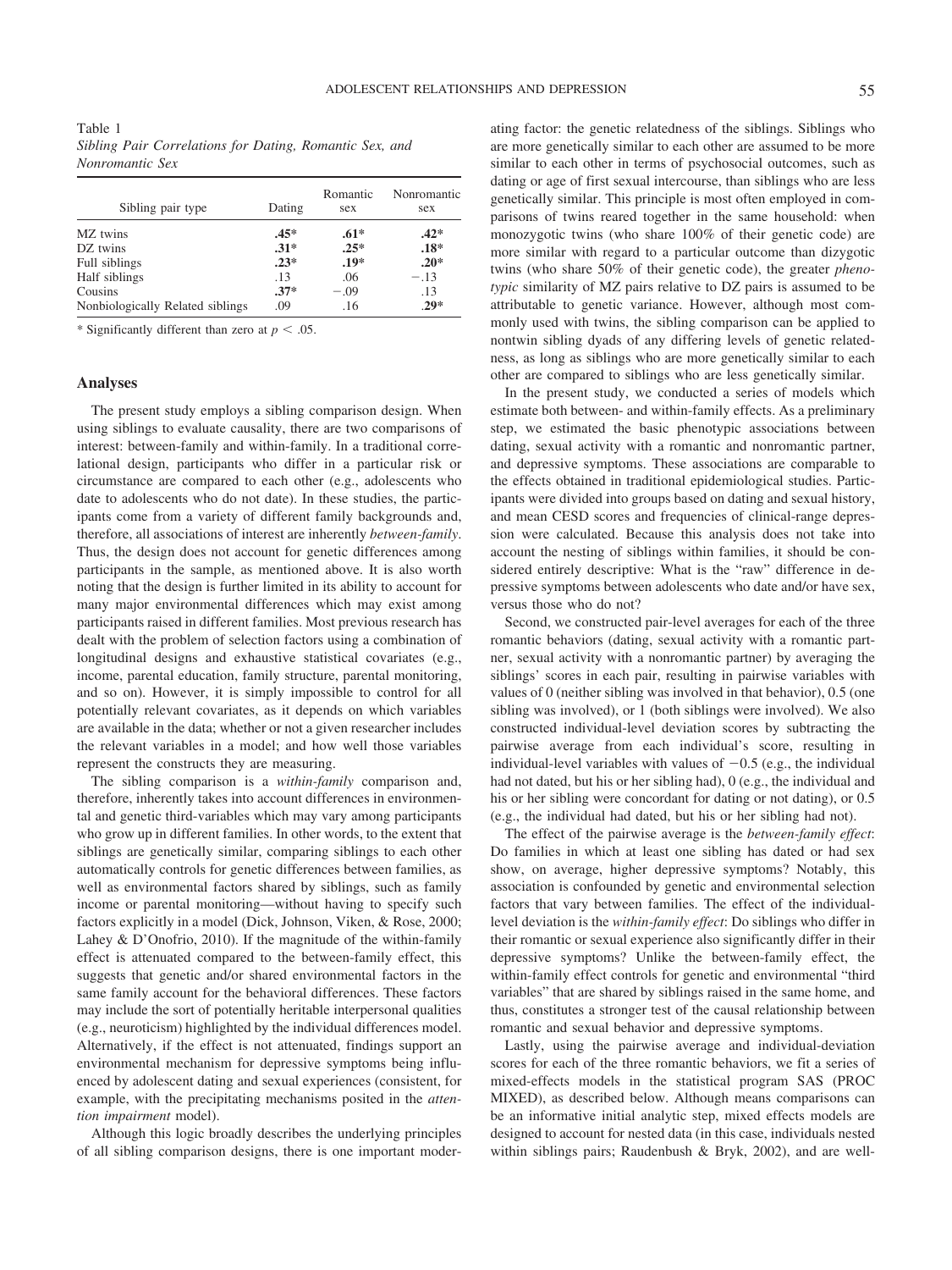suited for analyses of complex family designs. For all models, age and gender were included as covariates.

# **Results**

# **Are Dating and Sexual Activity Correlated With Increased Depression?**

As shown in [Figure 1](#page-5-0) and [Figure 2,](#page-5-1) adolescents who were sexually active showed higher levels of depressive symptoms and had higher rates of clinical-level depression. Adolescents who reported dating but who were not yet sexually active reported roughly comparable levels of depressive symptoms  $(M = 11.5$  for age 16 –18; 11.0 for age 13–15) as adolescents with no experience with dating or sex ( $M = 10.8$  for age 16–18, 10.2 for age 13–15). The rates of clinical-level depression were also similar for adolescents who were dating but not sexually active (18% for age 16 –18, 15% for age 13–15) as for adolescents who were neither dating nor sexually active (17% for age 16 –18, 15% for age 13–15). Consistent with previous research, the highest levels of depressive symptoms were among adolescents who had had sex with a nonromantic partner. Moreover, there was some initial evidence for age differences, with younger adolescents (age 13–15) who were involved in



<span id="page-5-0"></span>*Figure 1.* Mean numbers of depressive symptoms by experiences with sex and dating and by age group. *Note*. "RomSex" = sex in a romantic relationship. "NRSex" = sex in a nonromantic relationship.



<span id="page-5-1"></span>*Figure 2.* Rate of clinical-level depression by experiences with sex and dating and by age group. *Note*. "RomSex" = sex in a romantic relationship. "NRSex" = sex in a nonromantic relationship. Clinical-level depression classified as a CESD score  $\geq$  18.

both romantic and nonromantic sex showing more depressive symptoms  $(M = 14.9)$  and higher rates of clinical-level depression  $(34\%)$  than older adolescents (age 16–18; *M* CESD score = 13.4, rate of clinical-level depression  $= 29\%$ ).

# **Are Dating and Sexual Activity Associated With Increased Depression Within Families?**

**Effect size calculations.** For depressive symptoms, we calculated the "phenotypic" effect sizes for experiences with sex and dating as Cohen's *d* (i.e., the mean difference in depressive symptoms between adolescents who did and did not report each behavior, divided by the pooled standard deviation.) Similarly, we calculated with "within-family" effect size, also expressed as Cohen's *d*, by taking the mean difference between siblings who were discordant for each behavior. These results are illustrated in [Figure](#page-6-0) [3.](#page-6-0) As shown in the gray bars, there were small to moderate phenotypic effects of romantic behaviors on depressive symptoms, with the biggest mean difference evident for sexual activity with a nonromantic partner. However, these effects were all attenuated when comparing within discordant sibling pairs (the black bars of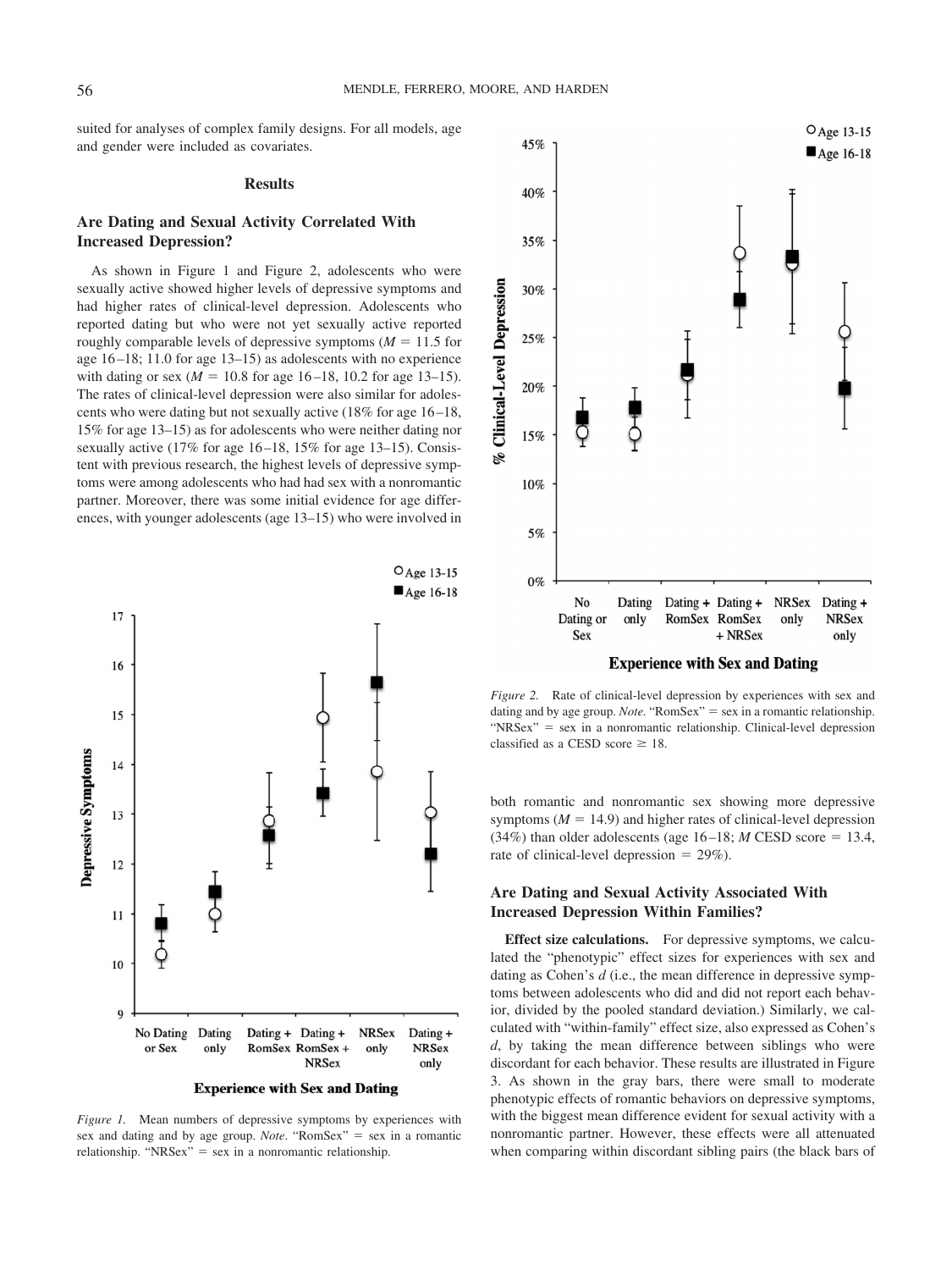

<span id="page-6-0"></span>*Figure 3.* Effect sizes for dating, sex in a romantic relationship, and sex in a nonromantic relationship on depressive symptoms. *Note*. Effect sizes represented as Cohen's *d*. "Phenotypic" effect sizes represent mean differences between individuals who did versus did not report each behavior. "Within-family" effect sizes represent mean differences between siblings discordant for each behavior. If the magnitude of the within-family effect is attenuated compared to the phenotypic effect, this suggests that genetic and/or shared environmental factors in the same family account for the behavioral differences. If the effect is not attenuated, findings support an environmental mechanism for depressive symptoms being influenced by adolescent dating and sexual experiences.

[Figure 2\)](#page-5-1). In the case of sex with a nonromantic partner, the within-family effect size was approximately half of the phenotypic effect size. This pattern of results suggests that, while involvement in nonromantic sexual activity may be the strongest predictor of depressive symptoms, at least part of this association is due to between-family differences in environmental background and/or genes.

Similarly, we calculated the phenotypic and within-family effect sizes for clinical-range depression, expressed as odds ratios (ORs). That is, what is the likelihood that a participant will report a clinically severe level of depression given his or her involvement in dating, relationship sex, or nonromantic relationship sex? These results are illustrated in [Figure 4,](#page-6-1) with the phenotypic ORs represented in gray and the within-family ORs represented in black. Phenotypically, the odds of reporting clinical-level depression were 1.25 times higher among individuals who were dating, 1.72 times higher among individuals who had sex in a romantic relationship, and 2.01 times higher among individuals who had sex in a nonromantic relationship. When comparing within discordant siblings, the ORs were commensurate or only slightly attenuated compared to the phenotypic effects. Again, the largest effect was evident for sexual activity in a nonromantic relationship.

**Models of depressive symptoms.** To evaluate the statistical significance of these results, as well as consider the potential

moderating roles of gender and age, we first fit a series of mixed effects models of depressive symptoms, using SAS PROC MIXED (see [Table 2\)](#page-7-0). Each model estimated both random effects, representing the residual variance in depression attributable to the two levels of clustering in the design (between- and within-sibling pairs), and fixed effects, representing the regressions of depressive symptoms on the three romantic behavior variables, including an intercept. Because depressive symptom scores were logtransformed to reduce positive skew, regression coefficients are exponentiated in the text for interpretability.

Model 1 was a phenotypic model, which by definition does not include sibling or genetic information, and therefore mimics the results of a simple regression that would be obtained in epidemiological research. In Model 1, the three types of relationship behaviors— dating, sexual activity in a relationship, and sexual activity outside of a relationship—were modeled as fixed effects. We additionally included interactions between nonromantic sex and both dating and romantic sex. Although dating, in and of itself, was not significantly related to depressive symptoms, engaging in sexual activity in a romantic relationship was significantly associated with greater depressive symptoms  $(exp(B) = 1.13)$ , as was sexual activity with a nonromantic partner ( $exp(B) = 1.40$ ,  $p <$ .05). That is, adolescents who had sex outside of the context of a



<span id="page-6-1"></span>*Figure 4.* Effect sizes for dating, sex in a romantic relationship, and sex in a nonromantic relationship on clinical-level depression. *Note*. Effect sizes represented as odds ratios (ORs). "Phenotypic" effect sizes represent differences between individuals who did versus did not report each behavior. "Within-family" effect sizes represent differences between siblings discordant for each behavior. If the magnitude of the within-family effect is attenuated compared to the phenotypic effect, this suggests that genetic and/or shared environmental factors in the same family account for the behavioral differences. If the effect is not attenuated, findings support an environmental mechanism for depressive symptoms being influenced by adolescent dating and sexual experiences.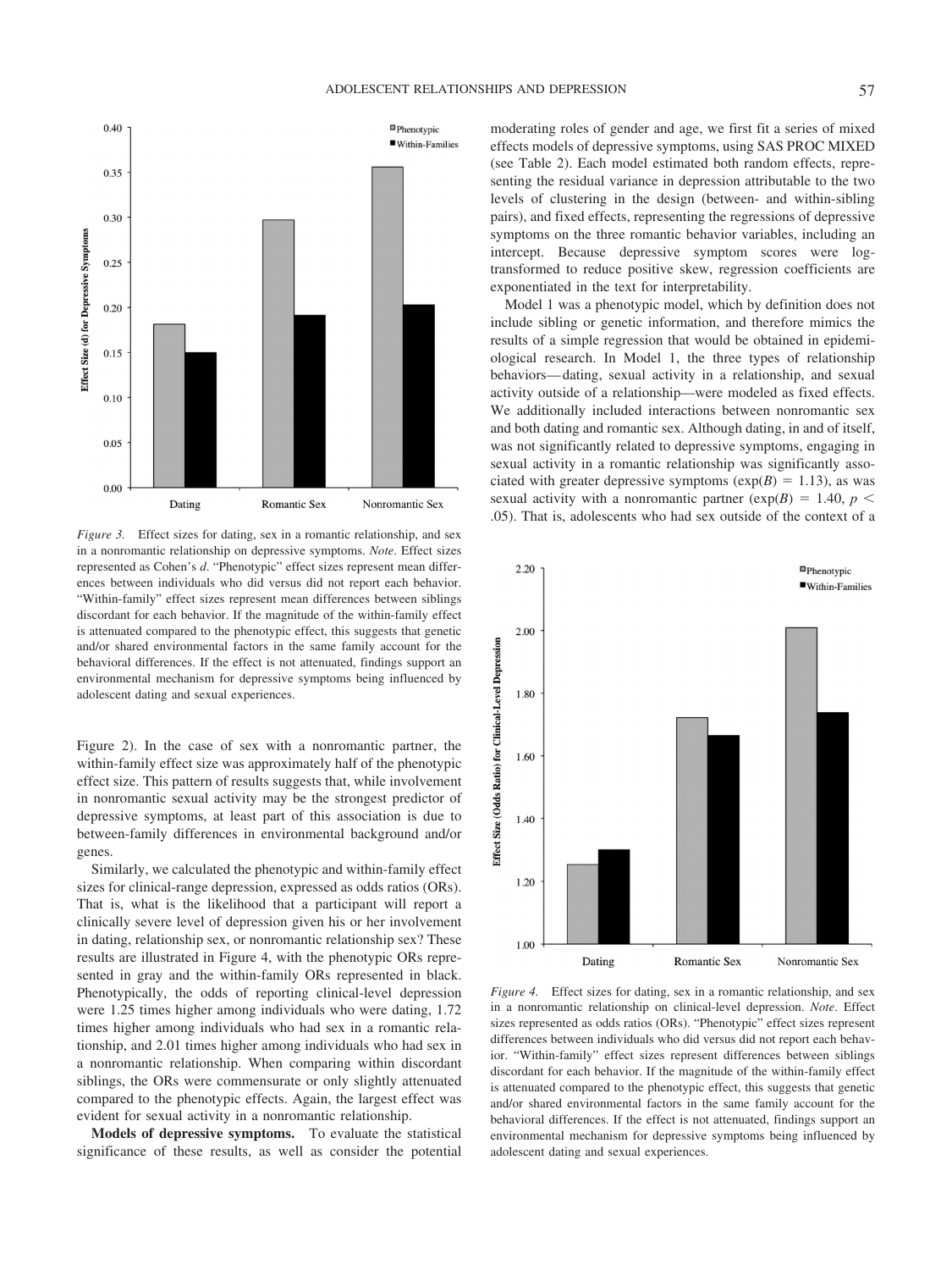<span id="page-7-0"></span>Table 2

|  | Mixed Effects Models of Dating, Sexual Activity, and Depressive Symptoms |  |  |  |
|--|--------------------------------------------------------------------------|--|--|--|
|  |                                                                          |  |  |  |

| Parameter                                   | Model 1       | Model 2      | Model $3**$   | Model 4         |
|---------------------------------------------|---------------|--------------|---------------|-----------------|
| Random effects                              |               |              |               |                 |
| Twin pair                                   | .12           | .12          | .12           | .12             |
| Individual residual                         | .36           | .36          | .36           | .36             |
| Fixed effects                               |               |              |               |                 |
| Intercept                                   | $2.17*(0.03)$ | $2.23*(.03)$ | $2.16*(0.03)$ | $2.24*(.04)$    |
| Female                                      | $.15*(.03)$   | .08(.05)     | $.16*(.03)$   | $.16*(.03)$     |
| Age (centered at age 16)                    | .02(0.01)     | $.04(.02)*$  | $.03*(.01)$   | $.03*(.01)$     |
| Genetic relatedness                         |               |              |               | $-.14*(.05)$    |
| Dating                                      |               |              |               |                 |
| Dating $(0 \text{ or } 1)$                  | .05(.03)      | $-.02(.04)$  |               |                 |
| Female $\times$ Dating                      |               | .09(.06)     |               |                 |
| Age $\times$ Dating                         |               | $-.02(.02)$  |               |                 |
| Within-family effect                        |               |              | .02(0.04)     | $-.04(.09)$     |
| Between-family effect                       |               |              | .02(.04)      | .02(.04)        |
| Relatedness $\times$ Within-family effect   |               |              |               | $-.05(.20)$     |
| Romantic sex                                |               |              |               |                 |
| RomSex $(0 \text{ or } 1)$                  | $.12*(.05)$   | .08(.05)     |               |                 |
| Female $\times$ RomSex                      |               | $-.005(.08)$ |               |                 |
| Age $\times$ RomSex                         |               | .02(.03)     |               |                 |
| Within-family effect                        |               |              | .03(0.04)     | .06(.10)        |
| Between-family effect                       |               |              | $.11*(.06)$   | $.10^{+}$ (.06) |
| Relatedness $\times$ Within-family effect   |               |              |               | .13(.16)        |
| Nonromantic sex                             |               |              |               |                 |
| NRSex $(0 \text{ or } 1)$                   | $.34*(.08)$   | $.15*(.05)$  |               |                 |
| Female $\times$ NRSex                       |               | .08(.07)     |               |                 |
| $Age \times NRSex$                          |               | $-.06*(.03)$ |               |                 |
| Within-family effect                        |               |              | $.12*(.05)$   | .003(.09)       |
| Between-family effect                       |               |              | $.25*(.05)$   | $.23*(.05)$     |
| Age $\times$ Within-family effect           |               |              | $-.03(.04)$   | $-.04(.04)$     |
| Age $\times$ Between-family effect          |               |              | $-.07*(.03)$  | $-.07*(.03)$    |
| Relatedness $\times$ Within-family effect   |               |              |               | .27(.17)        |
| Interactions between sex & dating behaviors |               |              |               |                 |
| $NRSex \times RomSex$                       | $-.08(.08)$   |              |               |                 |
| NRSex $\times$ Dating                       | $-.16(.09)$   |              |               |                 |

*Note*. Standard errors in parentheses.

\* Significant at  $p < .05$ . <sup>†</sup> Marginally significant at  $p = .06$ . \*\* Model accepted as the best representation of the data.

romantic relationship were predicted to have 1.40 times greater depressive symptoms. Finally, nonromantic sex did not significantly interact with either dating experience or romantic sex, indicating that the effects of nonromantic sex did not depend on an adolescent's other sexual/romantic behaviors. Consequently, the interactions among behaviors were dropped in subsequent models.

Model 2 incorporated age and gender as potential moderators of the phenotypic association, to assess whether the association differed for boys versus girls, or for younger adolescents compared to older ones. There was a significant interaction between nonromantic sex and age  $(b = -.05, P = .13)$ . This interaction is illustrated in [Figure 5,](#page-8-0) which shows the association between age and depressive symptoms separately by whether or not the adolescent reported engaging in nonromantic sex. At all ages, adolescents who reported nonromantic sex also reported greater depressive symptoms, but this effect was greater for younger adolescents than for older adolescents. That is, the association between nonromantic sex and depressive symptoms decreased with age. The remaining age interactions and all gender interactions did not reach significance and were, therefore, eliminated from subsequent models.

Model 3 separated effects into between- and within-family components. First, there were significant between-family effects for sexual activity in a romantic relationship ( $exp(B) = 1.12$ ) and

sexual activity in a nonromantic relationship ( $exp(B) = 1.28$ ). These between-family effects are confounded by genetic and environmental differences between families. In contrast, the withinfamily effect for sex in a romantic relationship was not significant, indicating that the elevated depressive symptoms seen among adolescents who have sex with romantic partners can be attributed entirely to genetic and environmental background factors that differ between families. However, there was a significant withinfamily effect for sex with a nonromantic partner  $(exp(B) = 1.13)$ : In a pair of siblings discordant for nonromantic sex, the sibling who had sex outside the context of a romantic relationship reported 1.13 times greater depressive symptoms, indicating an independent effect of nonrelationship sexual activity. Finally, the interaction between age and nonromantic sex continued to be significant between families, but not within-families. This result indicates that nonromantic sex is less strongly associated with depressive symptoms in older adolescents compared to younger adolescents. This is likely not because the "causal" effect of nonromantic sex differs with age, but rather because nonromantic sex is less of a marker for family environmental and genetic "third variables" (e.g., income, ethnicity, genes, family education, etc.) among older adolescents.

Finally, Model 4 introduced a measure of genetic relatedness, in order to test whether the level of genetic relatedness between siblings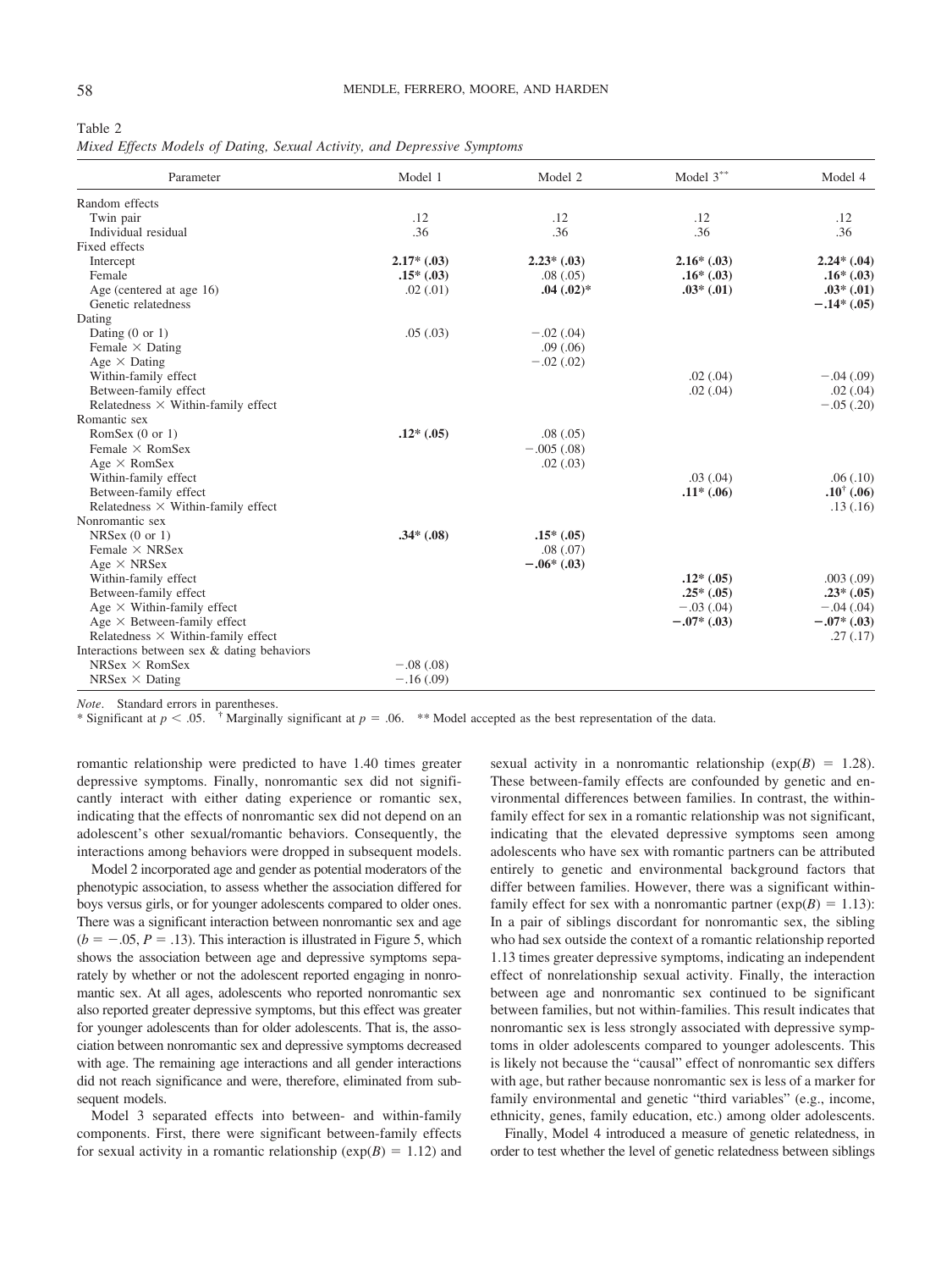

<span id="page-8-0"></span>*Figure 5.* Interaction of nonromantic sexual activity by age.

moderated these findings. Genetic relatedness was coded according to additive genetic theory: 1 in MZ twins, .5 in DZ twins and full siblings, .25 in half siblings, .125 in cousins, and 0 in nonbiologically related pairs. If the relevant between-family confounds were genetic in origin, then we would expect that the magnitude of the withinfamily effect would decrease with increasing genetic relatedness of the siblings. All relatedness interactions were nonsignificant, and two out of three were in the opposite direction than would be predicted from a genetic model, suggesting that the relevant confounds are environmental, rather than genetic, in origin. These estimates, however, should be interpreted with caution; despite the reasonably large sample size, this analysis is still relatively underpowered to detect relatedness interactions. Because the relatedness interactions were not significantly different than zero, a model in which they are dropped (Model 3) is accepted as the best representation of the data.<sup>3</sup>

**Models of clinical-range depression.** We fit the same series of models using clinical-range depression (a binary variable) as the outcome (see [Table 3\)](#page-9-0). Because mixed effects models in SAS PROC MIXED are not available for binary outcomes, we instead accounted for nesting of siblings within families using generalized estimating equations (GEE) in SAS PROC GENMOD. Clinicallevel depression was modeled using logistic regression, and effects are presented as ORs.

In Model 1, the phenotypic model, the three types of relationship behaviors— dating, sexual activity in a relationship, and sexual activity outside of a relationship—were introduced, along with age and gender. Notably, only sexual activity outside of a nonromantic relationship was associated with nearly three times the odds of clinical-level depression ( $OR = 2.77$ ). In addition, females had more than twice the odds of clinical-level depression than males  $(OR = 2.13)$ , consistent with a very large body of previous epidemiological evidence. As was the case with the models of depressive symptoms, neither romantic sex nor dating significantly moderated the effect of nonromantic sex on clinical-level depression; consequently, these interactions were dropped in all subsequent analyses.

Model 2 incorporated age and gender as potential moderators of the phenotypic associations. Unlike results for the continuous measure of depressive symptoms, there were no significant interactions between age and dating and sexual involvement. There were also no significant interactions with gender. Consequently, gender and age interactions were dropped from subsequent models.

Model 3 separated effects into between- and within-family components. There was a significant between-family effect for sexual activity in a nonromantic relationship. As described above, such between-family effects are confounded by genetic and shared environmental differences between unrelated individuals. However, the within-family effect for sex in a nonromantic relationship was also significant: In a comparison of discordant siblings, the adolescent who experienced sexual activity in a nonromantic relationship had 1.85 times greater odds of experiencing clinically severe depression than his or her sibling.

Finally, Model 4 tested whether the level of genetic relatedness between siblings moderated the within-family associations. As in the models of continuous depressive symptoms, the relatedness interactions were not significant, suggesting that the relevant between-family confounds are environmental rather than genetic in origin.

# **Discussion**

A growing body of psychological research indicates that adolescent dating and sexual activity are robustly correlated with level and severity of depressive symptoms. Yet these associations covary with genetic and environmental influences for both depression and sexual behavior, limiting a straightforward interpretation. In the present article, we employed a family based design to clarify relations of dating and sexual activity with depression during adolescence.

In contrast to other studies, we obtained only marginal associations of dating with either depressive symptoms or clinically severe depression. This inconsistency may be due, in part, to the fact that not all previous research has distinguished between sexually active and nonsexually active dating relationships: Teenagers who date are more likely to be involved in an array of sexual behaviors, both in the context of their dating relationships and outside of them. Yet, as indicated by the difference of the betweenand within-family effect sizes, much of the epidemiological asso-

<sup>&</sup>lt;sup>3</sup> To examine more thoroughly varying genetic relationship between different types of sibling pairs, we conducted a set of follow-up analyses restricted to MZ twin pairs and nonbiologically related sibling pairs. Specifically, we estimated additional mixed effects models of depressive symptoms, similar to the models presented in [Table 2,](#page-7-0) separately for MZ twin families and nonbiological sibling families. Because of the comparatively small number of MZ twin pairs and nonbiological sibling pairs, these follow-up models did not estimate any age interactions and were not adequately powered to detect statistically significant effects. In fact, the between-family effects for MZ pairs were consistently larger than the between-family effects for NR pairs; however, the within-family effects were also larger in MZ pairs. Given the small size of each group and the resulting unreliability of estimates, we think that these follow-up analyses suggest that the associations between romantic/sexual behavior and depressive symptoms could potentially be confounded by genetic factors. However, answering this question would require future research in a data set with a larger number of MZ twins. Results of these follow-up analyses are available upon request.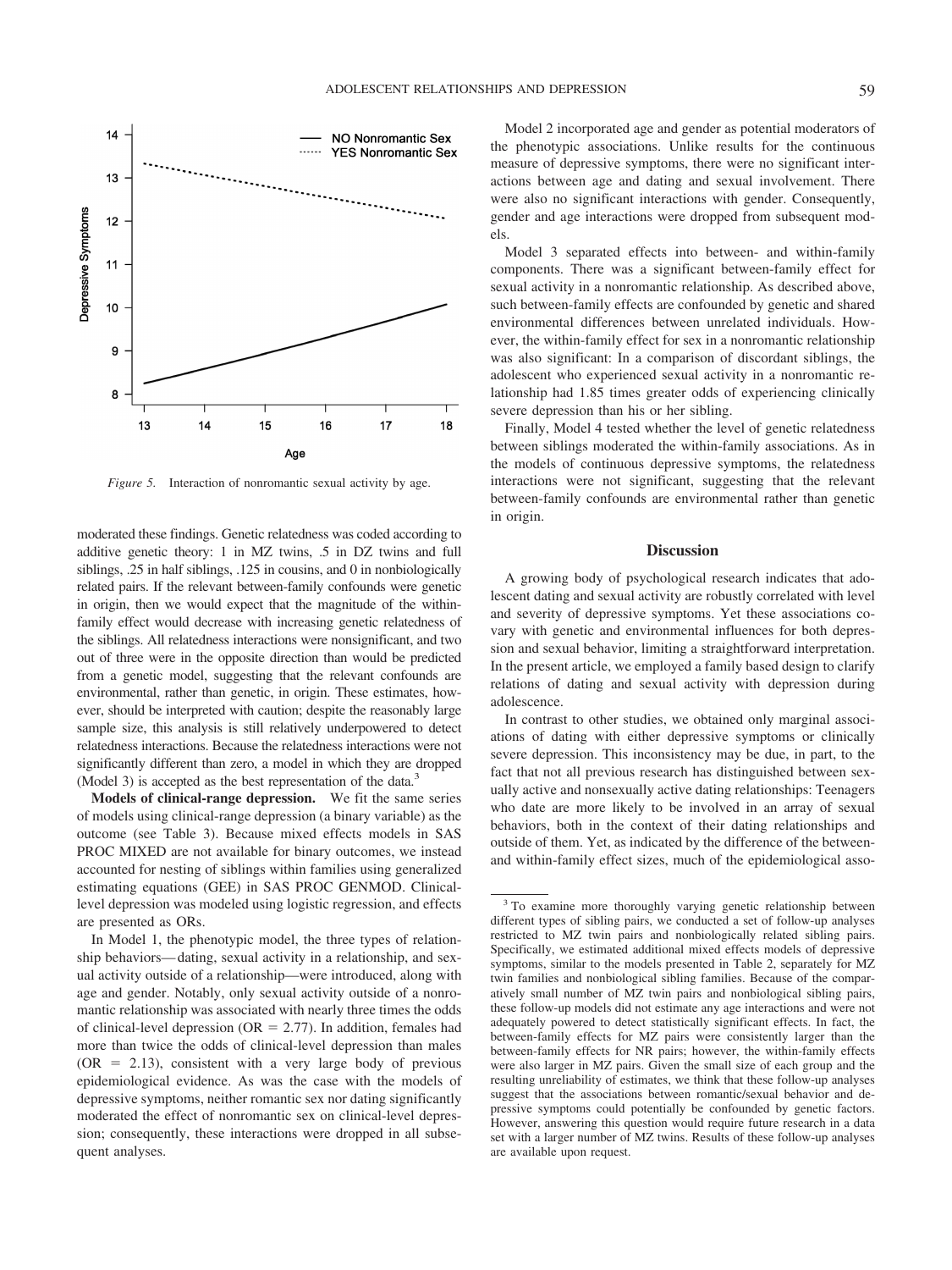<span id="page-9-0"></span>Table 3 *GEE Models of Dating, Sexual Activity, and Clinical-Range Depression*

| Parameter                                   | Model 1       | Model 2         | Model $3**$   | Model 4       |
|---------------------------------------------|---------------|-----------------|---------------|---------------|
| Female                                      | $2.13(0.11)*$ | $1.85(.18)$ *   | $2.18(0.11)*$ |               |
| Age (centered at age 16)                    | 1.04(0.04)    | 1.08(.06)       | 1.05(.04)     | 1.05(.04)     |
| Genetic relatedness                         |               |                 |               |               |
| Dating                                      |               |                 |               |               |
| Dating $(0 \text{ or } 1)$                  | 1.01(0.14)    | .91(.12)        |               |               |
| Female $\times$ Dating                      |               | 1.12(.25)       |               |               |
| Age $\times$ Dating                         |               | .96(.21)        |               |               |
| Within-family effect                        |               |                 | 1.08(.19)     | .84(.32)      |
| Between-family effect                       |               |                 | 0.84(0.14)    | .84(.14)      |
| Relatedness $\times$ Within-family effect   |               |                 |               | 1.69(.69)     |
| Romantic sex                                |               |                 |               |               |
| RomSex $(0 \text{ or } 1)$                  | 1.41(.25)     | 1.31(.20)       |               |               |
| Female $\times$ RomSex                      |               | .84(.29)        |               |               |
| Age $\times$ RomSex                         |               | .97(.29)        |               |               |
| Within-family effect                        |               |                 | 1.33(.27)     | 1.42(0.60)    |
| Between-family effect                       |               |                 | 1.22(.25)     | 1.22(.25)     |
| Relatedness $\times$ Within-family effect   |               |                 |               | $-.12(.84)$   |
| Nonromantic sex                             |               |                 |               |               |
| NRSex $(0 \text{ or } 1)$                   | $2.77(.66)^*$ | $1.82$ $(.24)*$ |               |               |
| Female $\times$ NRSex                       |               | 1.48(.26)       |               |               |
| Age $\times$ NRSex                          |               | .91(.25)        |               |               |
| Within-family effect                        |               |                 | $1.50(.28)$ * | 1.48(.51)     |
| Between-family effect                       |               |                 | $2.29(.41)$ * | $2.29(.41)$ * |
| Relatedness $\times$ Within-family effect   |               |                 |               | 1.04(0.71)    |
| Interactions between sex & dating behaviors |               |                 |               |               |
| $NRSex \times RomSex$                       | .92(.28)      |                 |               |               |
| NRSex $\times$ Dating                       | .61(.31)      |                 |               |               |

*Note*. Standard errors in parentheses.

\* Significant at  $p < .05$ . \*\* Model accepted as the best representation of the data.

ciations between adolescent sexual behavior and depressive symptoms seems attributable to broad between-family differences in genes and/or shared environmental factors which are notoriously difficult to control for in standard correlational research. When accounting for these potential confounds, only sexual activity in a nonromantic relationship remained as a consistent predictor of both continuous levels of depressive symptoms and of clinicalrange depression.

Overall, these findings are consistent with the perspective that the developmental salience of adolescent sexual activity depends on the relationship context in which it occurs. They are moreover congruent with our previous genetically informed studies regarding delinquency and adolescent sexual activity [\(Harden & Mendle,](#page-11-31) [2011;](#page-11-31) [Harden et al., 2008\)](#page-11-30). Together, this work provides converging evidence that understanding the psychological correlates of adolescent sexual behavior is more complex than a simple dichotomous consideration of virginity status might indicate. In the case of the present results, since genetic and shared environmental confounds cannot explain the association between nonrelationship sexual activity and depression, our findings suggest that it is the social experiences linked with this activity which play a key role. These experiences are likely as varied and individualized as the circumstances which underlie each "hook up." They may include gossip or rumors about a teenager's sexual behavior within his or her social community; the discomfort of watching previous sexual partners devote attention to others; or intense feelings or conflicts in the aftermath of a hook-up. Given that adolescents are most likely to engage in nonrelationship sex with past boyfriends or

girlfriends or with individuals with whom they would *like* to have a relationship [\(Manning et al., 2006\)](#page-11-6), it is logical that such situations would be emotionally fraught. Thus, even though adolescents engage in nonrelationship sexual activity consensually and voluntarily, they may find the incongruities between sexual and emotional intimacy difficult; hold unrealized expectations for sexual intimacy; or utilize these encounters as a signal of or attempt to remedy preexisting distress. Yet even if these interactions may be tumultuous or vexing to the individuals invested in them, the capacity and interest for such liaisons is not necessarily a sign of pathology and may in fact index normal developmental and relational desires. Indeed, given the prevalence of such activity within our sample, it is likely this is the case.

Consistent with previous research (e.g., [Monahan & Lee, 2008\)](#page-11-12), our findings suggest an interaction of age with nonrelationship sexual activity and depression. At all ages, adolescents who reported nonromantic sex also reported greater depressive symptoms, but this effect was greater for younger adolescents than for older ones. One possible explanation is that nonrelationship sexual activity is simply a rarer—and thus, more aberrant— behavior among the younger adolescents in our sample. Second, as shown in [Figure 5,](#page-8-0) the older adolescents in our sample tended to display greater levels of depressive symptoms, which may have diminished the independent associations of nonromantic sexual activity.

Surprisingly, our analyses obtained no evidence of gender as a moderator of sexual behavior and depressive symptoms. Both media attention (e.g., [Flanagan, 2008\)](#page-11-36) and previous academic scholarship (e.g., [Cotton et al., 2004;](#page-10-12) [Joyner & Udry, 2000\)](#page-11-0) have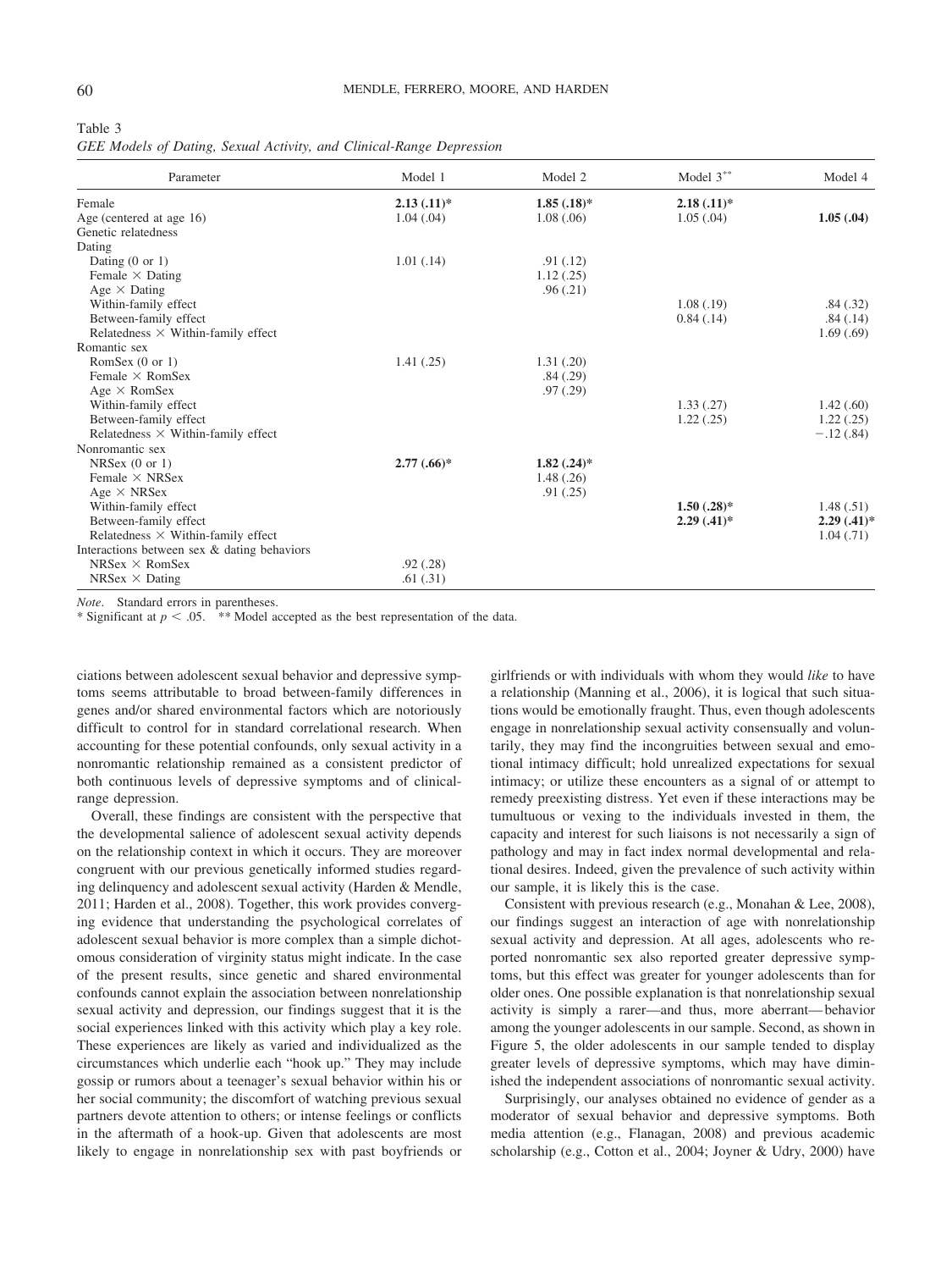suggested romantic activity may be more salient and potentially distressing for girls than for boys, given concerns of pregnancy, stigmatization of sexually active women, and females' greater tendency toward rumination and depression. Yet it may be the case that although being depressed is more common among adolescent girls than boys, the mechanisms by which sexual experiences relate to depressive symptoms are nevertheless similar across gender. This could occur if these mechanisms are reliant on situations which are broadly characteristic of adolescence as a developmental stage, regardless of gender—such as high emotionality, immature prefrontal development, and increased sensitivity to social interactions.

# **Limitations and Future Directions**

Although the present analyses do implicate a significant association between nonromantic sexual behavior and psychological distress, it should be clearly noted that these analyses are crosssectional and, therefore, formally ambiguous regarding the temporal sequencing of such an association. This is particularly important given that previous, nongenetically informative analyses of the Add Health data have suggested that high levels of depressive symptoms longitudinally precede onset of hooking up and risky sexual behaviors [\(Lehrer et al., 2006;](#page-11-13) [Monahan & Lee, 2008\)](#page-11-12). Our data, in addition, is not informative about either the quality of participants' dating relationships or the identity of their nonrelationship sexual partners. Of particular benefit for future analyses will be a more detailed awareness of the interplay between these conditions and levels of psychological distress. It seems probable that adolescent sexual activity is not referencing the sexual act, per se, as much as serving as a proxy for intricate emotions, desires, attitudes, insecurities, and so on. As this depth cannot be captured in a binary "sex or no sex" coding scheme, research which incorporates additional specific details of partners will likely be of benefit in developing and testing more specific hypotheses for the mechanisms by which adolescent sexual behavior relates to psychological distress. Lastly, although sibling comparisons provide a powerful control for factors which are shared among children growing up in the same family, the comparison— by definition does not control for the variables which differ between members of a sibling dyad. The design attributes significant differences among sibling dyads to an effect of the environmental experience of interest— here, romantic and dating behaviors. Because it does not control for nonfamilial confounds, it would be plausible for the more depressed member of a sibling dyad both to engage in nonrelationship sexual activity and be exposed to a third variable confound (to which their sibling was not exposed) which might explain the association between nonrelationship sexual activity and depressive symptoms. For example, certain stressful life events (including rape, trauma, or abuse) might both be nonshared experiences across members of sibling dyad and increase likelihood of both depressive symptoms and nonrelationship sexual activity.

# **Conclusion**

Although many historical studies consider an earlier age of first intercourse a measure of problematic and socially deviant behavior, divergent opinions on the nature and meaning of adolescent sexuality have emerged in recent years (see [Tolman & McLelland,](#page-12-3) [2011 for a review\)](#page-12-3). Our results suggest this heterogeneity is merited, as adolescent sexual intercourse may index different underlying facets of development and emotion across different individuals and situations. The current study used a genetically informed sample of adolescent sibling dyads to investigate the relationship between adolescent dating, sexual activity, and depressive symptoms. Only sexual activity with a noncommitted partner proved to be a unique environmental risk factor for depression after controlling for between-family confounding factors. Continued exploration of how the transition to sexual maturity may be moderated by contextual factors can help clarify the particular developmental challenges and stressors of adolescence.

#### **References**

- <span id="page-10-3"></span>Alan Guttmacher Institute. (1999). *Teen sex and pregnancy. Facts in brief*. New York, NY: AGI.
- <span id="page-10-8"></span>Bricker, J. B., Stallings, M. C., Corley, R. P., Wadsworth, S. J., Bryan, A., Timberlake, D. S.,... DeFries, J. C. (2006). Genetic and environmental influences on age at sexual initiation in the Colorado Adoption Project. *Behavior Genetics, 36,* 820 – 832. [doi:10.1007/s10519-006-9079-2](http://dx.doi.org/10.1007/s10519-006-9079-2)
- <span id="page-10-0"></span>Carver, K., Joyner, K., & Udry, J. R. (2003). National estimates of adolescent romantic relationships. In P. Florsheim (Ed.), *Adolescent romantic relations and sexual behavior: Theory, research, and practical implications* (pp. 23–56). Mahwah, NJ: Erlbaum.
- <span id="page-10-7"></span>Caspi, A., Sugden, K., Moffitt, T. E., Taylor, A., Craig, I. W., Harrington, H., . . . Poulton, R. (2003). Influence of life stress on depression: Moderation by a polymorphism in the 5-HTT gene. *Science, 301,* 386 – 389.
- <span id="page-10-10"></span>Cavanagh, S. (2007). Romantic relationships in adolescence: Examining the role of peer networks, gender, and race. *Sociological Inquiry, 77,* 552–580. [doi:10.1111/j.1475-682X.2007.00207.x](http://dx.doi.org/10.1111/j.1475-682X.2007.00207.x)
- <span id="page-10-12"></span>Cotton, S., Mills, L., Succop, P. A., Biro, F. M., & Rosenthal, S. L. (2004). Adolescent girls' perceptions of the timing of their sexual initiation: "too young" or "just right"? *Journal of Adolescent Health, 34,* 453– 458.
- <span id="page-10-1"></span>Davila, J. (2008). Depressive symptoms and adolescent romance: Theory, research, and implications. *Child Development Perspectives, 2,* 26 –31. [doi:10.1111/j.1750-8606.2008.00037.x](http://dx.doi.org/10.1111/j.1750-8606.2008.00037.x)
- <span id="page-10-2"></span>Davila, J., Steinberg, S., Kachadourian, L., Cobb, R., & Finchman, F. (2004). Romantic involvement and depressive symptoms in early and late adolescence: The role of preoccupied relational style. *Personal Relationships, 11,* 161–178. [doi:10.1111/j.1475-6811.2004.00076.x](http://dx.doi.org/10.1111/j.1475-6811.2004.00076.x)
- <span id="page-10-4"></span>Davila, J., Stroud, C. B., Starr, L. R., Ramsay Miller, M., Yoneda, A., & Hershenberg, R. (2009). Romantic and sexual activities, parentadolescent stress, and depressive symptoms among early adolescent girls. *Journal of Adolescence, 32,* 909 –924. [doi:10.1016/j.adolescence](http://dx.doi.org/10.1016/j.adolescence.2008.10.004) [.2008.10.004](http://dx.doi.org/10.1016/j.adolescence.2008.10.004)
- <span id="page-10-11"></span>Dick, D. M., Johnson, J. K., Viken, R. J., & Rose, R. J. (2000). Testing between-family associations in within-family comparisons. *Psychological Science, 11,* 409 – 413. [doi:10.1111/1467-9280.00279](http://dx.doi.org/10.1111/1467-9280.00279)
- <span id="page-10-5"></span>Donald, M., Lucke, J., Dunne, M., & Raphael, B. (1995). Gender differences associated with young people's emotional reactions to sexual intercourse. *Journal of Youth and Adolescence, 24,* 453– 464. [doi:](http://dx.doi.org/10.1007/BF01537191) [10.1007/BF01537191](http://dx.doi.org/10.1007/BF01537191)
- <span id="page-10-6"></span>D'Onofrio, B. M., Turkheimer, E., Eaves, L. J., Corey, L. A., Berg, K., Solaas, M. H., & Emery, R. E. (2003). The role of the Children of Twins design in elucidating causal relations between parent characteristics and child outcomes. *Journal of Child Psychology and Psychiatry, 44,* 1130 – 1144. [doi:10.1111/1469-7610.00196](http://dx.doi.org/10.1111/1469-7610.00196)
- <span id="page-10-9"></span>Dunne, M. P., Martin, N. G., Statham, D. J., Slutske, W. S., Dunwiddie, S. H., Bucholz, K. K.,... Heath, A. C. (1997). Genetic and environ-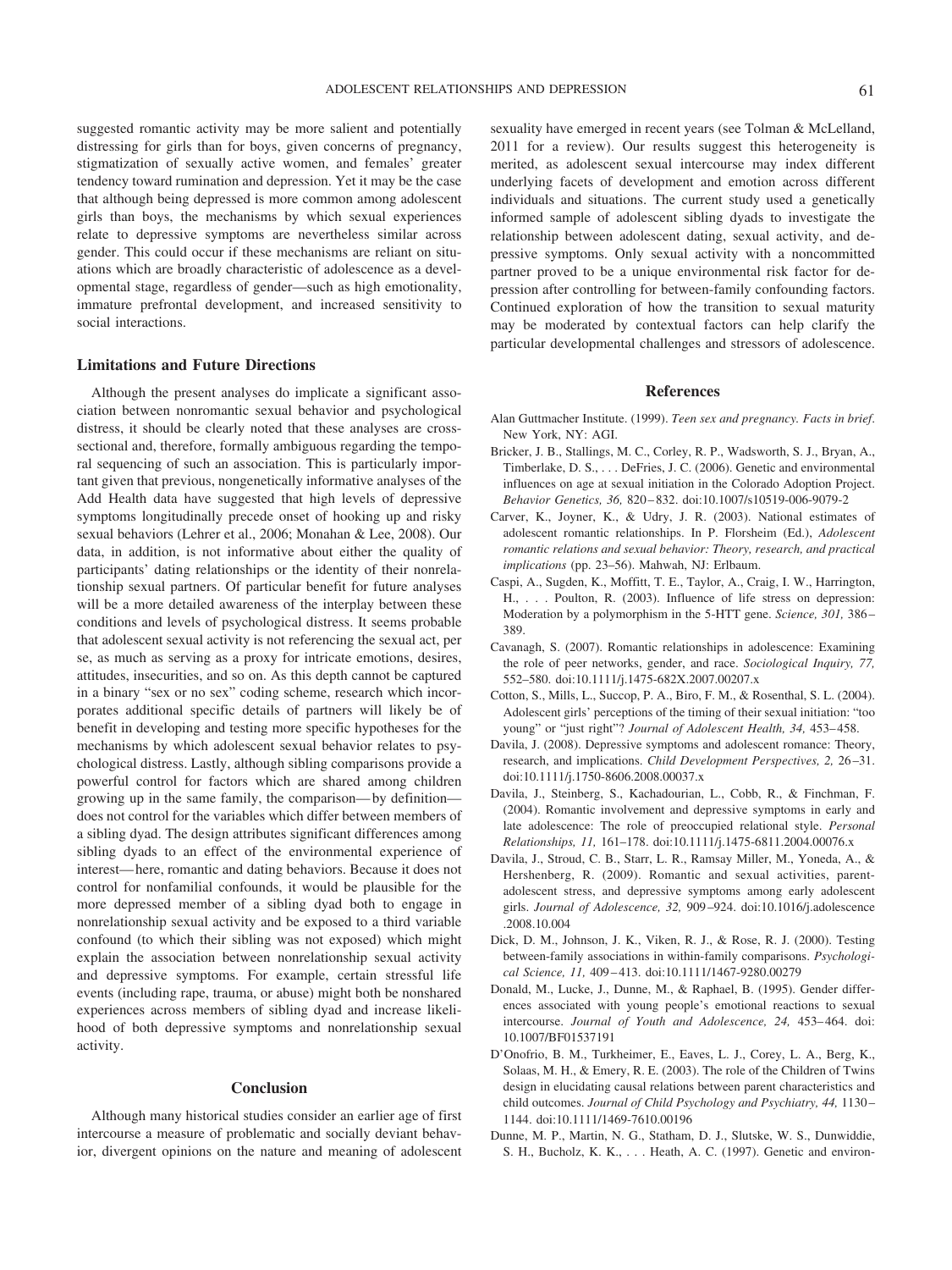mental contributions to variance in age at first intercourse. *Psychological Science, 8,* 211–216. [doi:10.1111/j.1467-9280.1997.tb00414.x](http://dx.doi.org/10.1111/j.1467-9280.1997.tb00414.x)

- <span id="page-11-24"></span>Eley, T. C., Sugden, K., Corisco, A., Gregory, A. M., Sham, P., McGuffin, P., . . . Craig, W. (2004). Gene-environment interaction analysis of serotonin system markers with adolescent depression. *Molecular Psychiatry, 9,* 908 –915. [doi:10.1038/sj.mp.4001546](http://dx.doi.org/10.1038/sj.mp.4001546)
- <span id="page-11-10"></span>Fine, M. (1988). Sexuality, schooling, and adolescent females: The missing discourse of desire. *Harvard Educational Review, 58,* 29 –53.
- <span id="page-11-36"></span>Flanagan, C. (2008, January 13). Sex and the teenage girl. *New York Times*. Retrieved from [http://www.nytimes.com/2008/01/13/opinion/](http://www.nytimes.com/2008/01/13/opinion/13flanagan.html) [13flanagan.html](http://www.nytimes.com/2008/01/13/opinion/13flanagan.html)
- Ford, K., Sohn, W., & Lepkowski, J. M. (2001). Characteristics of adolescents' sexual partners and their association with use of condoms and other contraceptive methods. *Family Planning Perspectives, 33,* 100 – 105.
- <span id="page-11-18"></span>Grello, C. M., Welsh, D. P., & Harper, M. S. (2006). No strings attached: The nature of casual sex in college students. *Journal of Sex Research, 43,* 255–267. [doi:10.1080/00224490609552324](http://dx.doi.org/10.1080/00224490609552324)
- <span id="page-11-5"></span>Grello, C. M., Welsh, D. P., Harper, M. S., & Dickson, J. W. (2003). Dating and sexual relationship trajectories and adolescent functioning. *Adolescent and Family Health, 3,* 103–112.
- <span id="page-11-8"></span>Guilamo-Ramos, V., Jaccard, J., Dittus, P., Gonzalez, B., & Bouris, A. (2008). A conceptual framework for the analysis of risk and problem behaviors: The case of adolescent sexual behavior. *Social Work Research, 32,* 29 – 45. [doi:10.1093/swr/32.1.29](http://dx.doi.org/10.1093/swr/32.1.29)
- <span id="page-11-1"></span>Hallfors, D. D., Waller, M. W., Bauer, D., Force, C. A., & Halpern, C. T. (2005). Which comes first in adolescents-sex and drugs or depression? *American Journal of Preventative Medicine, 29,* 163–170.
- <span id="page-11-28"></span>Hamer, D. H. (2002). Genetic of sexual behavior. In J. Benjamin, R. P. Ebstein, & R. H. Belmaker (Eds.), *Molecular genetics and the human personality* (pp. 257–272). Washington, DC: American Psychiatric Association.
- <span id="page-11-31"></span>Harden, K. P., & Mendle, J. (2011). Adolescent sexual activity and the development of delinquent behavior: The role of relationship context. *Journal of Youth and Adolescence, 40,* 825– 838. [doi:10.1007/s10964-](http://dx.doi.org/10.1007/s10964-010-9601-y) [010-9601-y](http://dx.doi.org/10.1007/s10964-010-9601-y)
- <span id="page-11-30"></span>Harden, K. P., Mendle, J., Hill, J. E., Turkheimer, E., & Emery, R. E. (2008). Rethinking timing of first sex and delinquency. *Journal of Youth and Adolescence, 37,* 373–385.
- <span id="page-11-32"></span>Harris, K. M., Halpern, C. T., Smolen, A., & Haberstick, B. C. (2006). The national longitudinal study of adolescent health (Add Health) twin data. *Twin Research and Human Genetics, 9,* 988 –997.
- <span id="page-11-11"></span>Hershenberg, R., & Davila, J. (2010). Depressive symptoms and sexual experiences among early adolescent girls: Interpersonal avoidance as a moderator. *Journal of Youth and Adolescence, 39,* 967–976.
- <span id="page-11-33"></span>Jacobson, K. C., & Rowe, D. C. (1999). Genetic and environmental influences on the relationships between family connectedness, school connectedness, and adolescent depressed mood: Sex differences. *Developmental Psychology, 35,* 926 –939.
- <span id="page-11-9"></span>Jessor, R., & Jessor, S. L. (1977). *Problem behavior and psychosocial development: A longitudinal study of youth*. New York, NY: Academic Press.
- <span id="page-11-19"></span>Johnson, W., Turkheimer, E., Gottesman, I. I., & Bouchard, T. J., Jr. (2009). Beyond heritability: Twin studies in behavioral research. *Current Directions in Psychological Science, 18,* 217–220.
- <span id="page-11-0"></span>Joyner, K., & Udry, J. R. (2000). You don't bring me anything but down: Adolescent romance and depression. *Journal of Health and Social Behavior, 41,* 369 –391. [doi:10.1001/archgenpsychiatry.2010.189](http://dx.doi.org/10.1001/archgenpsychiatry.2010.189)
- <span id="page-11-25"></span>Karg, K., Burmeister, M., Shedden, K., & Sen, S. (2011). The serotonin transporter promoter variant (5-HTTLPR), stress, and depression metaanalysis revisited: Evidence of genetic moderation. *Archives of General Psychiatry, 68,* 444 – 454.
- <span id="page-11-29"></span>Kogan, S. M., Beach, S. R., Philibert, R. A., Brody, G. H., Chen, Y., & Lei, M. (2010). 5-HTTLPR status moderates the effect of early adolescent

substance use on risky sexual behavior. *Health Psychology, 29,* 471– 476. [doi:10.1037/a0020594](http://dx.doi.org/10.1037/a0020594)

- <span id="page-11-14"></span>Kosunen, E., Kaltiala-Heino, R., Rimpela, M., & Laippala, P. (2003). Risk-taking sexual behavior and self-reported depression in middle adolescence-a school-based survey. *Child: Care, Health, & Development, 29,* 337–344.
- Kotchick, B. A., Shaffer, A., Forehand, R., & Miller, K. S. (2001). Adolescent sexual risk behavior: A multi-system perspective. *Clinical Psychology Review, 21,* 493–519.
- <span id="page-11-20"></span>Lahey, B. B., & D'Onofrio, B. M. (2010). All in the family: Comparing siblings to test causal hypothesis regarding environmental influences on behavior. *Current Directions in Psychological Science, 19,* 319 –323.
- <span id="page-11-4"></span>Larson, R. W., Clore, G. L., & Wood, G. A. (1999). The emotions of romantic relationships: Do they wreak havoc on adolescents? In W. Furman, B. B. Brown, & C. Feiring (Eds.), *The development of romantic relationships in adolescence* (pp. 19 – 49). Cambridge, UK: Cambridge University Press.
- <span id="page-11-13"></span>Lehrer, J. A., Shrier, L. A., Gortmaker, S., & Buka, S. (2006). Depressive symptoms as a longitudinal predictor of sexual risk behaviors among U.S. middle and high school students. *Pediatrics, 118,* 189 –200.
- <span id="page-11-2"></span>Lynch, C. O. (2001). Risk and protective factors associated with adolescent sexual activity. *Adolescent and Family Health, 2,* 99 –107.
- <span id="page-11-6"></span>Manning, W. D., Giordano, P. C., & Longmore, M. A. (2006). Hooking up: The relationship context of "nonrelationship" sex. *Journal of Adolescent Research, 21,* 459 – 483.
- <span id="page-11-7"></span>Manning, W. D., Longmore, M. A., & Giordano, P. C. (2005). Adolescents' involvement in non-romantic sexual activity. *Social Science Research, 34,* 384 – 407.
- <span id="page-11-26"></span>Martin, N. G., Eaves, L. J., & Eysenck, H. J. (1977). Genetical, environmental, and personality factors influencing the age of first sexual intercourse in twins. *Journal of Biosocial Science, 9,* 91–97.
- <span id="page-11-15"></span>McCarthy, B., & Casey, T. (2008). Love, sex, and crime: Adolescent romantic relationships and offending. *American Sociological Review, 121,* 551–564.
- <span id="page-11-16"></span>McCarthy, B., & Grodsky, E. (2011). Sex and school: Adolescent sexual intercourse and education. *Social Problems, 58,* 213–234.
- <span id="page-11-3"></span>McGue, M., & Iacono, W. G. (2005). The association of early adolescent behavior with adult psychopathology. *American Journal of Psychiatry, 162,* 1118 –1124.
- <span id="page-11-17"></span>Meier, A. M. (2007). Adolescent first sex and subsequent mental health. *American Journal of Sociology, 112,* 1811–1847.
- <span id="page-11-21"></span>Mendle, J., Turkheimer, E., & Emery, R. E. (2007). Detrimental psychological outcomes associated with early pubertal timing in adolescent girls. *Developmental Review, 27,* 151–171.
- Moffitt, T. E. (2005). The new look of behavioral genetics in developmental psychopathology: Gene-environment interplay in antisocial behaviors. *Psychological Bulletin, 131,* 533–554.
- <span id="page-11-12"></span>Monahan, K. C., & Lee, J. M. (2008). Adolescent sexual activity: Links between relational context and depressive symptoms. *Journal of Youth and Adolescence, 37,* 917–927.
- <span id="page-11-22"></span>Mustanski, B., Viken, R. J., Kaprio, J., Pulkkinen, L., & Rose, R. J. (2004). Genetic and environmental influences on pubertal development: Longitudinal data from 12–14 year-old twins. *Developmental Psychology, 40,* 1188 –1198.
- <span id="page-11-27"></span>Mustanski, B., Viken, R. J., Kaprio, J., Winter, T., & Rose, R. J. (2007). Sexual behaviors in young adulthood: A population-based twin study. *Health Psychology, 26, 610-617.*
- <span id="page-11-23"></span>Neale, M. C., & Maes, H. H. M. (1996). *Methodology for genetic studies of twins and families,* New York, NY: Springer.
- <span id="page-11-34"></span>Radloff, L. S. (1977). The CESD-D scale: A self-report depression scale for research in the general population. *Applied Psychological Measurement, 1,* 385– 401.
- <span id="page-11-35"></span>Radloff, L. S., & Locke, B. Z. (1986). The community mental health